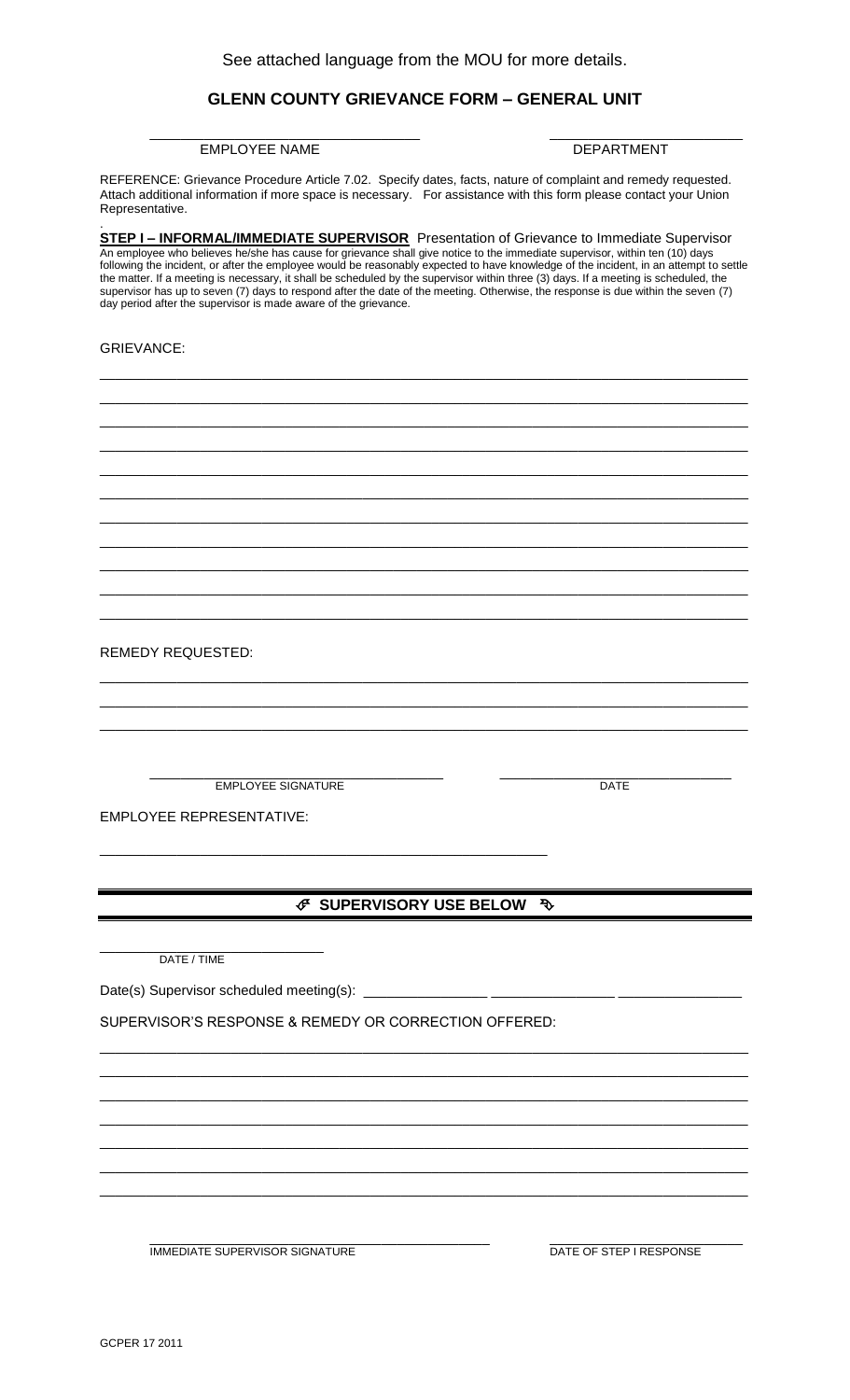| See attached language from the MOU for more details.                                                                                                                                                                                                                                                                                                                                                                                                                                                                                                                                                                                                                                                                                     |
|------------------------------------------------------------------------------------------------------------------------------------------------------------------------------------------------------------------------------------------------------------------------------------------------------------------------------------------------------------------------------------------------------------------------------------------------------------------------------------------------------------------------------------------------------------------------------------------------------------------------------------------------------------------------------------------------------------------------------------------|
| <b>STEP II - DEPARTMENT HEAD</b><br>If the grievance is not settled to the employee's satisfaction at Step I, the employee may file a written appeal with the<br>Department Head to whom the aggrieved employee's immediate supervisor reports no later than 10 days after the<br>immediate supervisor has responded to the grievance at Step I. Within seven (7) days of receipt of the appeal, a<br>hearing shall be held. If requested by either party, the aggrieved employee, Union Representative, and the<br>employee's immediate supervisor may attend the second step hearing.                                                                                                                                                  |
| Date Appeal delivered to Department Head: ________________________                                                                                                                                                                                                                                                                                                                                                                                                                                                                                                                                                                                                                                                                       |
|                                                                                                                                                                                                                                                                                                                                                                                                                                                                                                                                                                                                                                                                                                                                          |
|                                                                                                                                                                                                                                                                                                                                                                                                                                                                                                                                                                                                                                                                                                                                          |
| DEPARTMENT HEAD STATEMENT OF POSITION AND REMEDY OR CORRECTION OFFERED:                                                                                                                                                                                                                                                                                                                                                                                                                                                                                                                                                                                                                                                                  |
|                                                                                                                                                                                                                                                                                                                                                                                                                                                                                                                                                                                                                                                                                                                                          |
|                                                                                                                                                                                                                                                                                                                                                                                                                                                                                                                                                                                                                                                                                                                                          |
|                                                                                                                                                                                                                                                                                                                                                                                                                                                                                                                                                                                                                                                                                                                                          |
|                                                                                                                                                                                                                                                                                                                                                                                                                                                                                                                                                                                                                                                                                                                                          |
|                                                                                                                                                                                                                                                                                                                                                                                                                                                                                                                                                                                                                                                                                                                                          |
|                                                                                                                                                                                                                                                                                                                                                                                                                                                                                                                                                                                                                                                                                                                                          |
|                                                                                                                                                                                                                                                                                                                                                                                                                                                                                                                                                                                                                                                                                                                                          |
|                                                                                                                                                                                                                                                                                                                                                                                                                                                                                                                                                                                                                                                                                                                                          |
| DEPARTMENT HEAD SIGNATURE<br>DATE OF STEP II RESPONSE                                                                                                                                                                                                                                                                                                                                                                                                                                                                                                                                                                                                                                                                                    |
| STEP III - PERSONNEL DIRECTOR<br>If the grievance is not settled satisfactorily at Step II, the employee may appeal the grievance to the County<br>Personnel Director in writing within ten (10) calendar days from receipt of the Step II decision. Within ten (10) days of<br>receipt of an appeal from Step II, the County Personnel Director shall cause a hearing to be held. The date, time and<br>place of the hearing shall be by mutual agreement of the County Personnel Director and the employee and Union<br>representative, if any. The County or the Union may request other representatives to participate in the hearing, and<br>the Union may request that other employees be called as witnesses without loss of pay. |
| Date Grievance filed with Personnel Director: _____________________                                                                                                                                                                                                                                                                                                                                                                                                                                                                                                                                                                                                                                                                      |
|                                                                                                                                                                                                                                                                                                                                                                                                                                                                                                                                                                                                                                                                                                                                          |
| PERSONNEL DIRECTOR'S DISPOSITION:                                                                                                                                                                                                                                                                                                                                                                                                                                                                                                                                                                                                                                                                                                        |

PERSONNEL DIRECTOR SIGNATURE **Example 2006** DATE OF STEP III RESPONSE

\_\_\_\_\_\_\_\_\_\_\_\_\_\_\_\_\_\_\_\_\_\_\_\_\_\_\_\_\_\_\_\_\_\_\_\_\_\_\_\_\_\_\_\_ \_\_\_\_\_\_\_\_\_\_\_\_\_\_\_\_\_\_\_\_\_\_\_\_\_

# **STEP IV – REQUEST FOR ARBITRATION OF GRIEVANCE**

The request for the appeal to arbitration must be given in writing to the County by the employee or employee representative within fifteen (15) work days from the date of receipt of the third step decision. The County Personnel Director and the Union representative will select an arbitrator by mutual agreement, if possible.

\_\_\_\_\_\_\_\_\_\_\_\_\_\_\_\_\_\_\_\_\_\_\_\_\_\_\_\_\_\_\_\_\_\_\_\_\_\_\_\_\_\_\_\_\_\_\_\_\_\_\_\_\_\_\_\_\_\_\_\_\_\_\_\_\_\_\_\_\_\_\_\_\_\_\_\_\_\_\_\_\_\_\_ \_\_\_\_\_\_\_\_\_\_\_\_\_\_\_\_\_\_\_\_\_\_\_\_\_\_\_\_\_\_\_\_\_\_\_\_\_\_\_\_\_\_\_\_\_\_\_\_\_\_\_\_\_\_\_\_\_\_\_\_\_\_\_\_\_\_\_\_\_\_\_\_\_\_\_\_\_\_\_\_\_\_\_\_ \_\_\_\_\_\_\_\_\_\_\_\_\_\_\_\_\_\_\_\_\_\_\_\_\_\_\_\_\_\_\_\_\_\_\_\_\_\_\_\_\_\_\_\_\_\_\_\_\_\_\_\_\_\_\_\_\_\_\_\_\_\_\_\_\_\_\_\_\_\_\_\_\_\_\_\_\_\_\_\_\_\_\_\_ \_\_\_\_\_\_\_\_\_\_\_\_\_\_\_\_\_\_\_\_\_\_\_\_\_\_\_\_\_\_\_\_\_\_\_\_\_\_\_\_\_\_\_\_\_\_\_\_\_\_\_\_\_\_\_\_\_\_\_\_\_\_\_\_\_\_\_\_\_\_\_\_\_\_\_\_\_\_\_\_\_\_\_\_ \_\_\_\_\_\_\_\_\_\_\_\_\_\_\_\_\_\_\_\_\_\_\_\_\_\_\_\_\_\_\_\_\_\_\_\_\_\_\_\_\_\_\_\_\_\_\_\_\_\_\_\_\_\_\_\_\_\_\_\_\_\_\_\_\_\_\_\_\_\_\_\_\_\_\_\_\_\_\_\_\_\_\_\_ \_\_\_\_\_\_\_\_\_\_\_\_\_\_\_\_\_\_\_\_\_\_\_\_\_\_\_\_\_\_\_\_\_\_\_\_\_\_\_\_\_\_\_\_\_\_\_\_\_\_\_\_\_\_\_\_\_\_\_\_\_\_\_\_\_\_\_\_\_\_\_\_\_\_\_\_\_\_\_\_\_\_\_\_ \_\_\_\_\_\_\_\_\_\_\_\_\_\_\_\_\_\_\_\_\_\_\_\_\_\_\_\_\_\_\_\_\_\_\_\_\_\_\_\_\_\_\_\_\_\_\_\_\_\_\_\_\_\_\_\_\_\_\_\_\_\_\_\_\_\_\_\_\_\_\_\_\_\_\_\_\_\_\_\_\_\_\_\_ \_\_\_\_\_\_\_\_\_\_\_\_\_\_\_\_\_\_\_\_\_\_\_\_\_\_\_\_\_\_\_\_\_\_\_\_\_\_\_\_\_\_\_\_\_\_\_\_\_\_\_\_\_\_\_\_\_\_\_\_\_\_\_\_\_\_\_\_\_\_\_\_\_\_\_\_\_\_\_\_\_\_\_\_ \_\_\_\_\_\_\_\_\_\_\_\_\_\_\_\_\_\_\_\_\_\_\_\_\_\_\_\_\_\_\_\_\_\_\_\_\_\_\_\_\_\_\_\_\_\_\_\_\_\_\_\_\_\_\_\_\_\_\_\_\_\_\_\_\_\_\_\_\_\_\_\_\_\_\_\_\_\_\_\_\_\_\_\_

REQUEST FOR ARBITRATION:

DATE REQUEST FOR ARBITRATION FILED: \_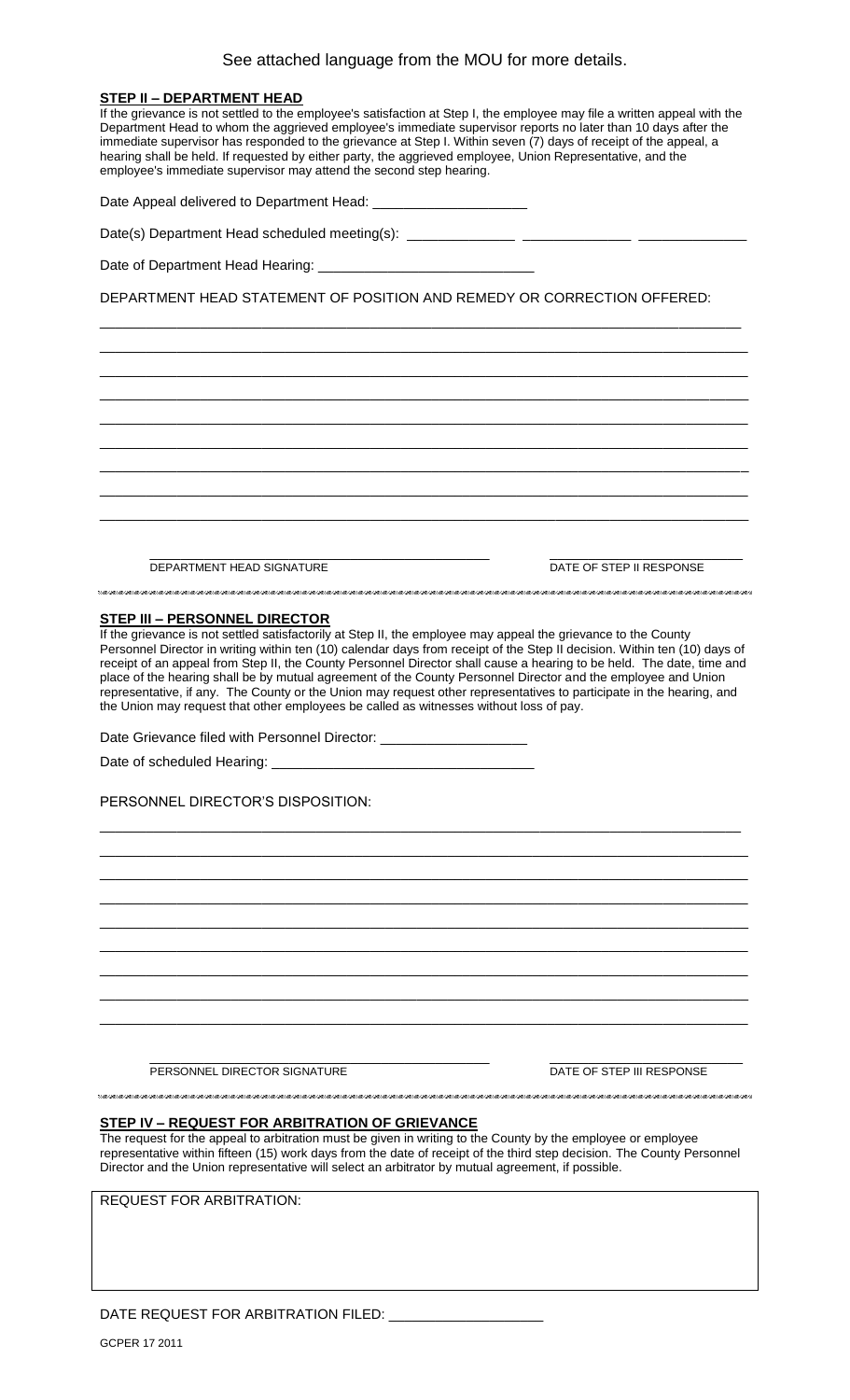# See attached language from the MOU for more details.

From the General Unit Memorandum of Understanding

## **ARTICLE 7.02 - GRIEVANCE AND APPEALS PROCEDURES:**

- A. PURPOSE. The purpose of the procedure established by way of this agreement is to provide a systematic means to:
	- Keep channels of communications open between all persons employed by the County of Glenn;
	- 2. Resolve problems and differences between employees and management through discussions; and
	- 3. Settle unresolved employee disputes and complaints in a reasonable manner of fair hearings.
- B. SCOPE. The procedure established herein is limited in application to complaints of unfair or improper treatment in County employment and to matters specifically involving the interpretation or application of this agreement, County rules, policies or ordinances.

Specifically excluded from this procedure are matters which in their solution, require the amendment or change of Board of Supervisors' policies as set forth in the Glenn County Ordinance Code and resolutions. Also excluded from this procedure are the following:

- 1. Matters within the Employee Relations Policy adopted by resolution of the Board of Supervisors.
- 2. County Rights as specified in Article 1.05 of this agreement.
- 3. Appeals from disciplinary action as defined in accordance with Article 7.01 of this agreement.
- C. RIGHT OF PARTICIPATION. Any employee or group of employees shall have the right to present grievances under these procedures without fear of reprisal.
- D. REPRESENTATION. Any employee or employees shall be given reasonable time off without loss of pay to participate in the steps of this procedure.

### E. GRIEVANCE PROCESS.

- 1. The following is a series of steps, each a succeeding higher level of review. Every effort is to be made by all who participate in the process to find acceptable solutions to the problems involved at the lowest and earliest possible step in the process. 2. Procedures to be observed:
	- (a) The word "employee" as used in the various steps shall mean the employee and his/her representative. The grievant shall be present at all steps in the process.
	- (b) Any written forms required of the employee at any step shall be provided by the Personnel Director. The contents of the form shall be mutually agreed upon by the County and the employee Union.
	- (c) The word "day" as used in the Steps of the Grievance procedure shall mean "working days".
	- (d) Should a grievant fail at any time to proceed to the next step, within the established time limits, the grievance shall be terminated.
	- (e) Time limits in this procedure may be waived or extended by mutual written consent of both parties.

### **STEP I - INFORMAL MEETING WITH SUPERVISOR**

- 1. An employee who believes he/she has cause for grievance shall give notice to the immediate supervisor, within ten (10) days following the incident, or after the employee would be reasonably expected to have knowledge of the incident, in an attempt to settle the matter. If a meeting is necessary, it shall be scheduled by the supervisor within three (3) days. If a meeting is scheduled, the supervisor has up to seven (7) days to respond after the date of the meeting. Otherwise, the response is due within the seven (7) day period after the supervisor is made aware of the grievance.
- 2. If, after discussions with the immediate supervisor, the employee believes that the grievance has not been satisfactorily adjusted, the grievance shall be reduced to writing and the employee may then proceed to Step II.

## **STEP II - DEPARTMENT HEAD**

- 1. If the grievance is not settled to the employee's satisfaction at Step I, the employee may file a written appeal with the Department Head to whom the aggrieved employee's immediate supervisor reports no later than 10 days after the immediate supervisor has responded to the grievance at Step I. Within seven (7) days of receipt of the appeal, a hearing shall be held. If requested by either party, the aggrieved employee, Union Representative, and the employee's immediate supervisor may attend the second step hearing.
- 2. The grievance form shall be filled out, signed by the aggrieved employee and his/her representative with the date and time of presentation affixed thereto. The Department Head shall sign the form as received with the time affixed thereto.
- 3. The grievance form shall include the following:
	- (a) A statement of the grievance clearly indicating the question raised by the grievance and the section(s) of the agreement that is violated; and
	- (b) The remedy or correction requested.
- The Department Head shall give a written answer to the grievance within seven (7) days from the date of the hearing. This written answer shall include a complete statement of the Department Head's position and the facts upon which it is based.

The Department Head's answer shall include the following:

- (a) A complete statement of the Department Head's position and the facts upon which it is based, if available; and
- (b) The remedy or correction which has been offered, if any.
- 5. If the grievance is not settled satisfactorily at Step II, the employee may appeal the grievance to the County Personnel Director in writing within ten (10) days from receipt of the Step II decision.

### **STEP III - PERSONNEL DIRECTOR**

Within ten (10) days of receipt of an appeal from Step II, the County Personnel Director shall cause a hearing to be held. The date, time and place of the hearing shall be by mutual agreement of the County Personnel Director and the employee and Union representative, if any. The County or the Union may request other representatives to participate in the hearing, and the Union may request that other employees be called as witnesses without loss of pay.